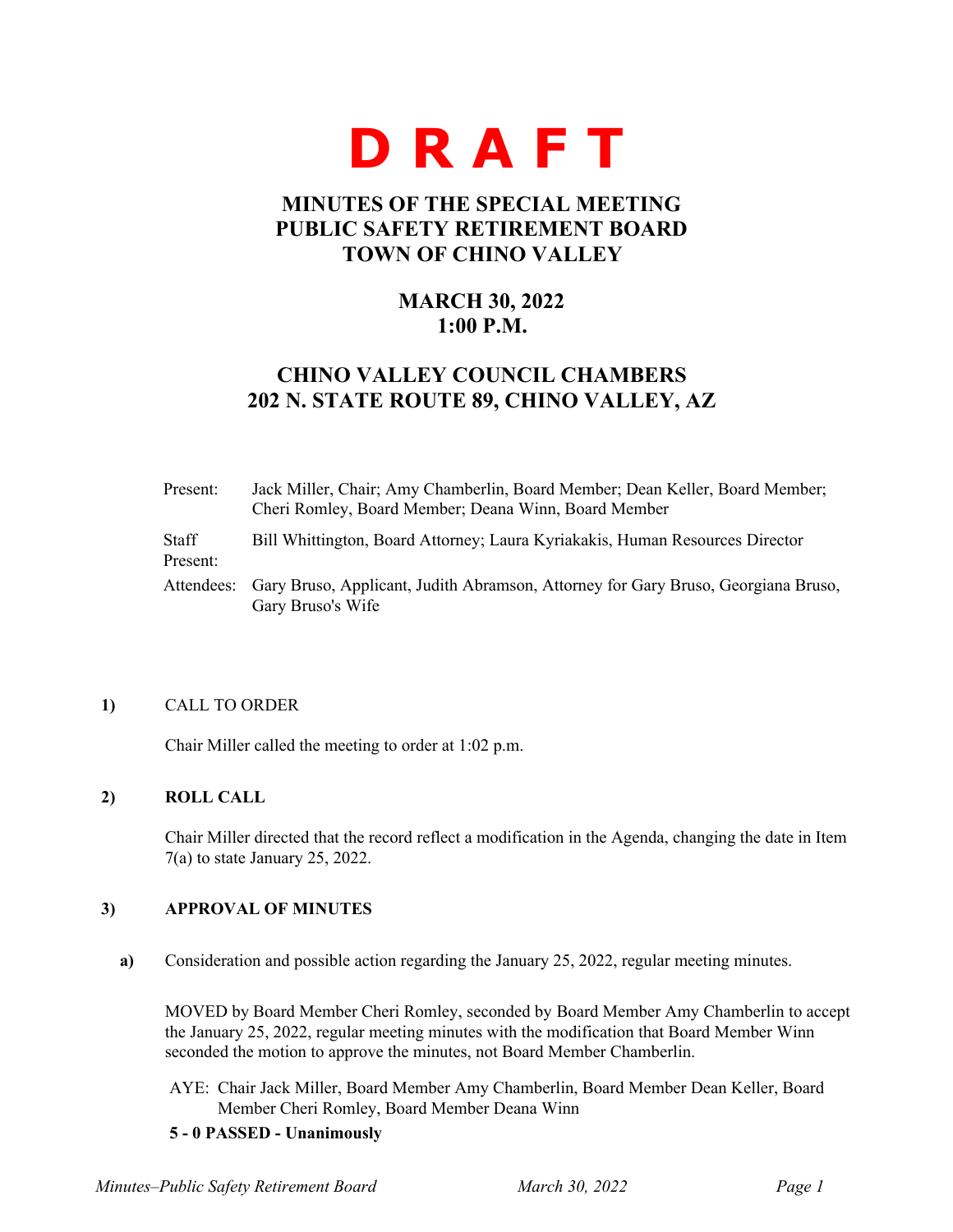# **4) CALL TO THE PUBLIC**

*Call to the Public is an opportunity for the public to address the Board concerning a subject that is not on the agenda. Public comment is encouraged. Individuals are limited to speak for three (3) minutes. The total time for Call to the Public may be up to 15 minutes per meeting. Board action taken as a result of public comment will be limited to directing staff to study the matter, scheduling the matter for further consideration and decision at a later date, or responding to criticism.*

# **5) OLD BUSINESS**

# **6) EXECUTIVE SESSION**

*The Board may vote to recess the Regular Meeting and hold an Executive Session, which will not be open to the public, for the following purposes:*

**a)** Possible vote to go into executive session for legal advice pursuant to A.R.S. §38-431.03(A)(3); for personnel matters pursuant to A.R.S. § 38-431.03(A)(1) and pursuant to A.R.S. Section 38-431.03(A)(2) for discussion and consideration of records exempt by lawfrom public inspection regarding Gary Bruso's disability application.

MOVED by Chair Jack Miller, seconded by Board Member Cheri Romley to go into executive at 1:07 p.m.

AYE: Chair Jack Miller, Board Member Amy Chamberlin, Board Member Dean Keller, Board Member Cheri Romley, Board Member Deana Winn

# **5 - 0 PASSED - Unanimously**

Chair Miller reconvened the public meeting at 2:25 p.m.

# **7) NEW BUSINESS**

**a)** Discussion and possible action regarding Gary Bruso's application for disability and direction given to the Board Secretary to seek more information, at the July 25, 2022 meeting.

Board Members discussed the following:

- Members discussed whether they could get clarification on questions, either in writing or verbally, from Dr. Segal regarding his summary and report dated December 27, 2021. Members did not think that conflicting statements could be clarified without talking to Dr. Segal. One conflicting statement in the IME included:
	- Mr. Bruso's statement regarding his loss of interest in most things, avoidance of people and places, triggered memories and thoughts, feelings of life being effectively over, a bleak future, loss of relationships, ineffectiveness at work, and lack of joy for life.
- Mr. Bruso had some of those feelings, but many of the statements were interpretations based on what he said to the doctor and were not specifically stated.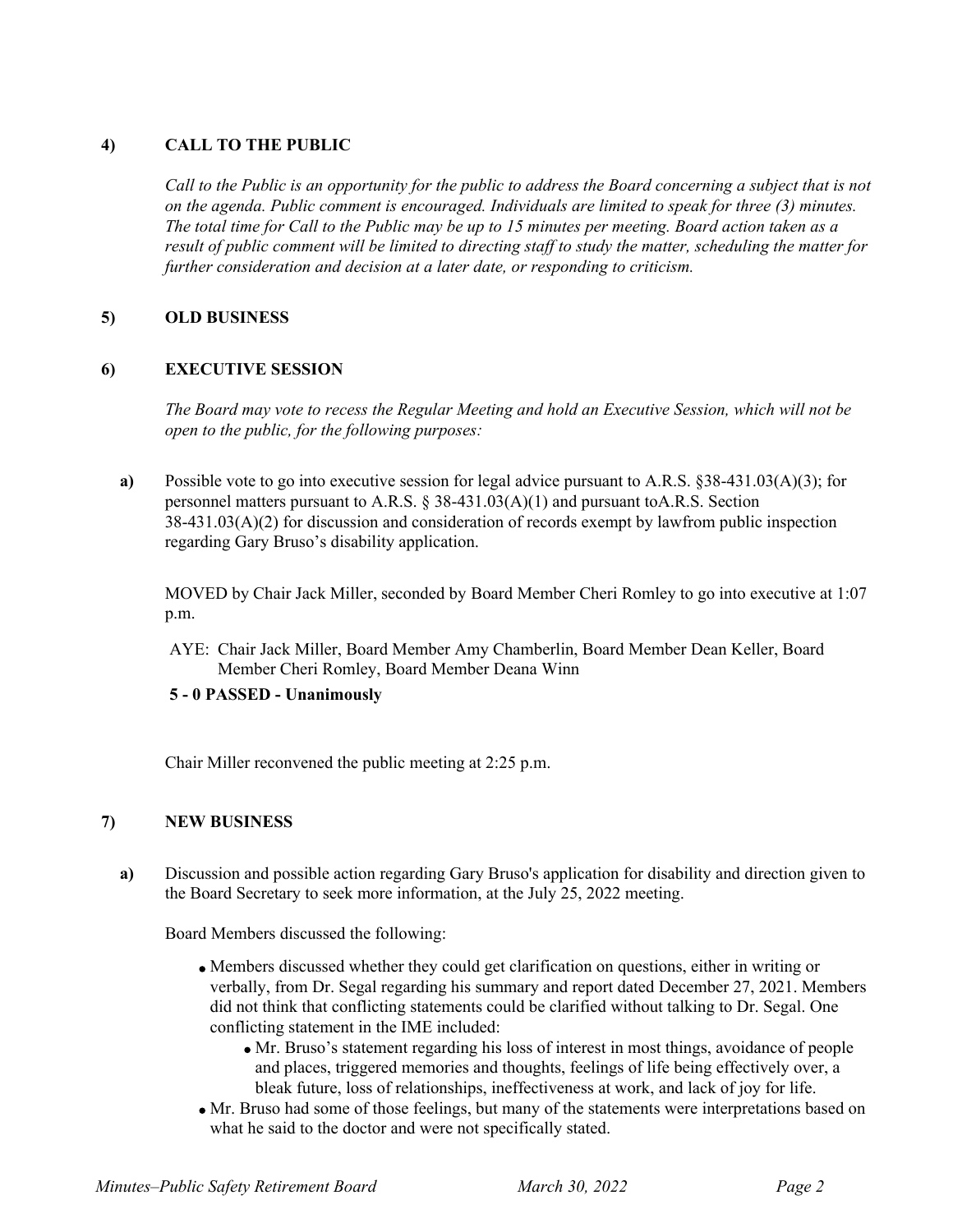- The summary stated that Mr. Bruso was experiencing moderate depression, post-traumatic stress, and thoughts of killing himself, but in the answers to the questions that followed, Dr. Segal had reported that Mr. Bruso was diagnosed with major depressive disorder and traumatic stress disorder. It also stated that his mental condition totally and permanently prevented him from performing a reasonable range of his job classification duties. Members did not understand the distinction between moderate and major and if both led to permanent disability.
- Members discussed that Mr. Bruso's opinion was that his depression was moderate, but Dr. Segal's opinion was that his depression was major. Members questioned how Dr. Segal made that determination.

Ms. Abramson, representing Mr. Bruso, would speak on his behalf as allowed in the Administrative Procedure Act.

- It was confirmed that a letter was not sent to Dr. Segal and police records were not collected, as discussed at the January meeting because the Board had not provided the necessary direction to the Board secretary.
- Mr. Bruso's income level could not be a factor in a determination according to Public Safety Retirement System's policy decision, which the Board had already been advised on. This policy had been a revision from a previous policy that had limited subsequent income.
- The Board had statutory powers in discharging their duties. ARS Section 38.847(D) outlined the duties, one of which was determining benefits and ARS Section 38.859, allowed the board to appoint the Medical Board. The local Board's power was limited by ARS Section 38.847(E), which stated the Board could not add to, subtract from, modify, or waive any of the terms of the system, change or add to any of the benefits provided by the system, waive, or fail to apply any requirements of eligibility or benefits under the system. This meant the system controlled the process even if the Board did not agree.
- Accidental Disability was defined as the physical or mental condition which the local board found totally and permanently prevented an employee from performing a reasonable range of duties within the employee's job classification and was incurred in the performance of the employee's duties (ARS Section 38.847.1). The requirements for retirement benefits and disability pensions (ARS Section 38.844 Subsection B) stated that members were eligible for accidental disability pension if the member's employment was terminated by reason of accidental disability. The purpose of a medical board was to evaluate a member's eligibility for an accidental disability pension. A finding of accidental, ordinary, temporary, or catastrophic disability should be based on medical evidence by a designated physician or physician working in a clinic appointed by the local board that established the disability. The findings of the Board needed to be based on the Medical Board Report (IME).
- In this particular case there were two IMEs, and both qualified Mr. Bruso for an accidental disability retirement pension. There were three questions traditionally asked of the IME Board:
	- If the person had a physical or mental condition that totally and permanently prevented them from performing a reasonable range of duties within the employee's job classification.
	- If there was a preexisting condition (a condition that existed before the claim and date of membership in the system).
	- Whether the disabling condition or injury was incurred in the performance of the member's duty as a police officer.

Both reports answered the question that supported accidental disability retirement. Under the Statute, the appropriate action for the Board was to grant Mr. Bruso his accidental disability retirement pension.

Board Members and Ms. Abramson discussed the following: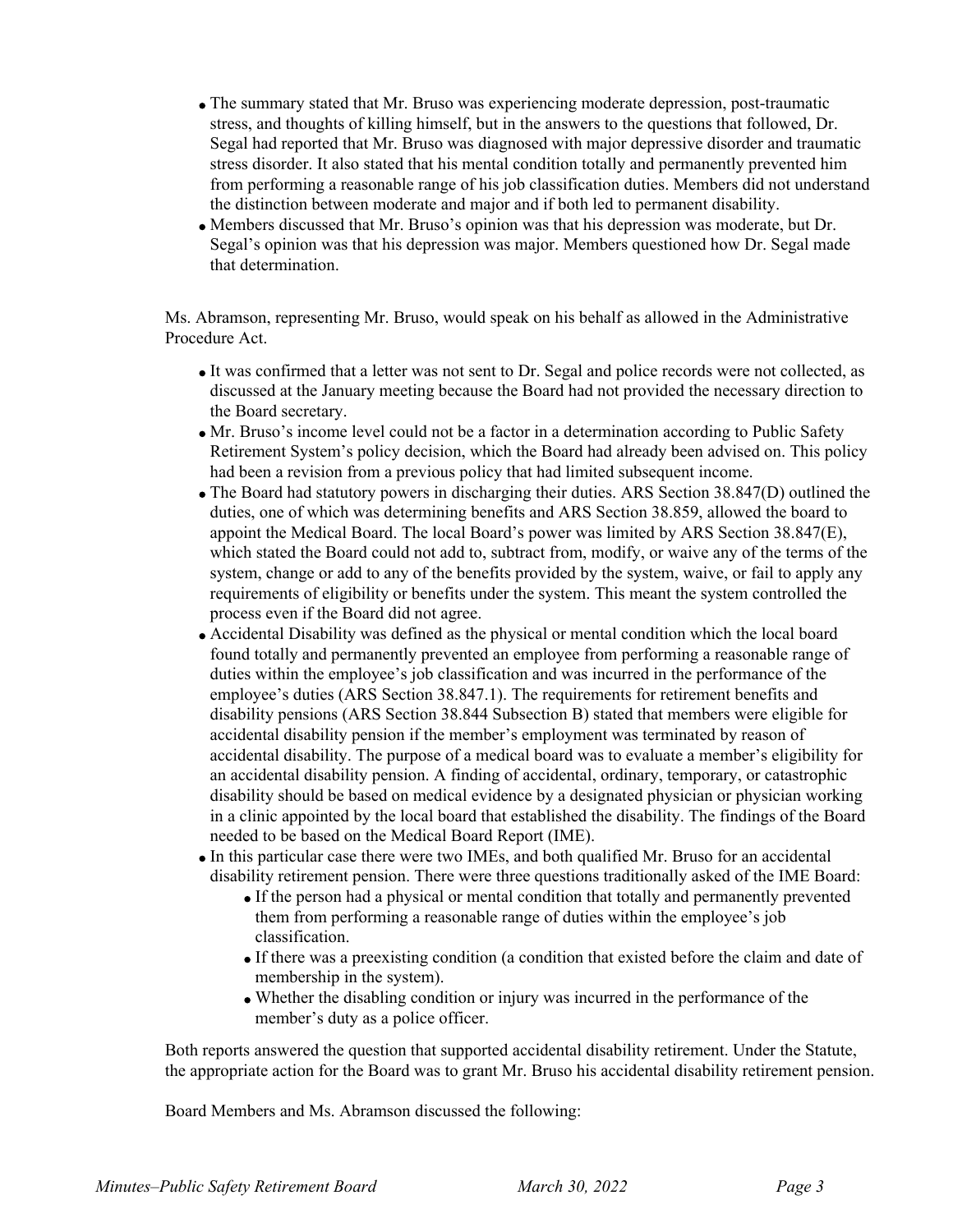- Members questioned Ms. Abramson in an earlier comment claiming Dr. Parker always denied an application the first time. Ms. Abramson disagreed with the comment and explained that Dr. Parker always said a condition was temporary and a determination that was permanent could not be made, but in the case of Mr. Bruso, he had seen him three times and he was now stating the post-traumatic stress disorder was permanent. She explained that the Board had not been happy with the first report from Dr. Parker and subsequently sent him to Dr. Segal, who determined that Mr. Bruso's physical and mental condition totally and permanently prevented him from performing a reasonable range of duties within the employee's job classification. That was the definition of accidental disability retirement under the Statute, and there were two IMEs that claimed he was qualified for accidental disability retirement. Ms. Abramson explained that the Board could not ignore the reports and rule contrary to them.
- Members were concerned that Dr. Parker's first report from May 18, 2018, had the opposite answers to each question than the last two IME reports. That made it difficult for the Board to determine why the answers were different, so they were asking for clarification which they thought was acceptable in this particular situation. Ms. Abramson explained that when Mr. Bruso had applied for accidental disability, the May 11, 2021, and the December 27, 2021, IME reports were the only two reports that addressed the application for accidental disability retirement that had been filed in August 2020. Members explained that they were never told that those were the only reports that they could consider, and they were trying to iron out the discrepancies they found and do their due diligence. Ms. Abramson explained that it was common sense to use the most recent medical reports, not a report that predated Mr. Bruso's application. There were two subsequent reports that stated he met the criteria for accidental disability retirement that were written by the same person as the first report, and she did not understand why it was causing a problem.
- Members questioned what made Mr. Bruso's condition permanent. Ms. Abramson explained that it had been two-years and Mr. Bruso still had post-traumatic stress syndrome, and the doctor's opinion was that his condition would totally and permanently prevent him from doing his job. She said there was also a 13-page report that had the backup information as to why he made those conclusions.

Board Members discussed the following:

- Board Members wanted to review the ARS Statutes Ms. Abramson had quoted.
- Members wanted to get clarification on the IME report they were not supposed to use. It stated there had been childhood trauma, but the next IME stated there was no childhood trauma. The 2018 IME had stated that he denied being the victim of any substantial violence, but Mr. Bruso was involved in seeing two homicides and a shaken baby. Members asked Mr. Bruso why those incidents were not mentioned in the first two IMEs. Mr. Bruso explained he could not remember what he did and did not talk about, what he had been asked, or what he was triggered by, and he explained there were many things that bothered him that he did not share. Members thought that if there had been any difficulties linked to a homicide, it would be relevant for the doctor to document, and they questioned Ms. Abramson as to whether she thought it would be important to document. She declined to answer the question, saying she thought it was a red herring. Whatever had been said during the interview, and based on medical records, he had been diagnosed with post-traumatic stress disorder, whether or not the homicides had been mentioned. Members thought it was different if it was a shaken pillow or a homicide that troubled him. Ms. Abramson explained the Board did not get to decide what episodes could cause a person post-traumatic stress disorder. Members thought it was a competency issue for the doctor if specific incidents had been mentioned but not documented.
- Members pointed out that the reports claimed Mr. Bruso's memory was grossly intact, and he could remember things. In the first IME, he had claimed that he was depressed as a child, but later when asked about it during a meeting, he said he had not been. Members questioned why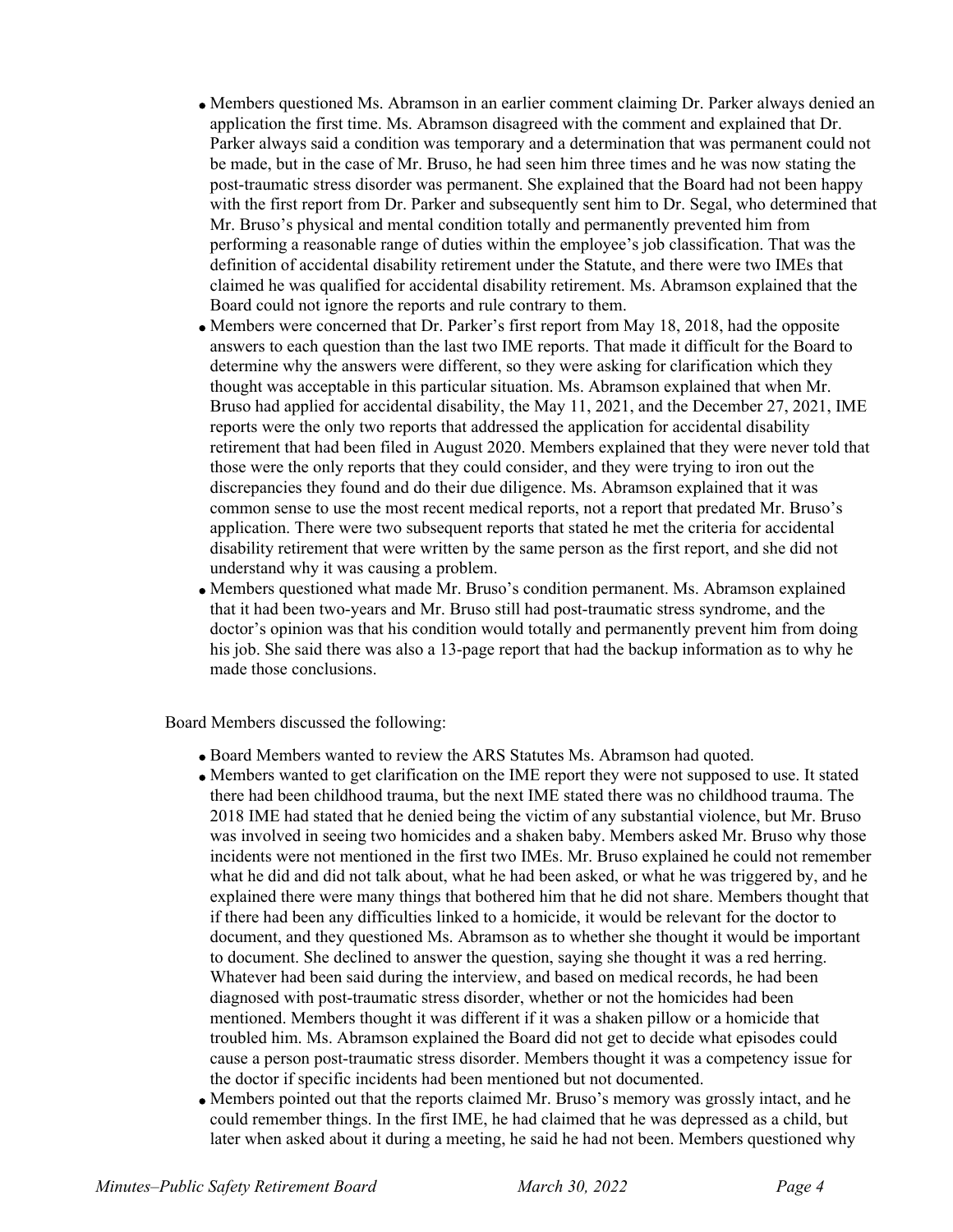there was a difference. Mr. Bruso could not answer the question.

- Members asked Mr. Bruso if he had been honest with the Board about everything. Mr. Bruso said he had been and that he had gone to every meeting and appointment the Board asked him to go to. He had been told by every doctor that if he tried to fool them, they would know. He was still going to counseling and still taking medication. He said he had been completely honest. He said he had been injured on the job and thought it was the Town's responsibility to take care of his retirement. Members said he had not retired, but instead had resigned after being demoted. Mr. Bruso said that was correct.
- Members questioned Mr. Bruso if he had certain triggers that brought up specific memories. Mr. Bruso said there were some, including smells and driving to Town. Members asked why, if the homicides were a specific trigger, they were not mentioned. Mr. Bruso could not answer for four years ago, but said it bothered him now. He went to the meetings and answered the doctor's questions honestly, and that was his report.
- Ms. Abramson explained that his letter of resignation was in the record, and it stated he was leaving due to his post-traumatic stress disorder diagnosis. State statute gave one year to apply for accidental disability retirement. Mr. Bruso explained that he had taken three months of FMLA and then subsequently resigned. Members said that he had not informed the Town of his resignation, but they graciously let him resign later.
- Ms. Abramson provided a timeline to the Board.
- Members questioned if Mr. Bruso was diagnosed with the condition when he went to "Fit for Duty" with Patricia Johnson. Mr. Bruso did not think he was. Ms. Abramson said her report stated that on a clinical syndrome scale, he exhibited some symptoms of post-traumatic stress and depression. The report also stated that he did not feel capable of functioning as a police officer. It also noted he had been treated for depression in the past for marital and family reasons, and he felt he was developing some emotional instabilities. Ms. Abramson explained that the topic had been specifically addressed in Joel Parker's May 11, 2021, report regarding conflicts of medical evidence. He reported that he had issues with his divorce in 2017, but he concluded that his course of illness and treatment was most consistent with legitimate post-traumatic stress disorder.
- Members reviewed the timeline. He resigned in 2018. In 2017, he fell asleep on the job and went through Internal Affairs. Coworkers remember that Mr. Bruso was having the most difficulty in his family life and began taking medication, which made him fall asleep at work. He was demoted in September, after that episode. At that point he went on leave and then resigned. Members thought the timeline showed that it was the demotion that pushed him to resign. Mr. Bruso said he could have gone back on patrol, but it would not have been good for him, which is what he told the Chief. Members asked why it had taken so long to resign and apply for the disability if it was problematic. Mr. Bruso did not know, but he said he was not scheming.
- Mr. Bruso had gone through treatments that were paid for by the Town through Dr. Gelber, and then he went on his own. He then reapplied for temporary disability and continued to go to counseling and was still going.
- With Patricia Johnson, Mr. Bruso had admitted to being suicidal seven years ago and that he had experienced childhood trauma. Members said they wanted to do the right thing but wanted to make sure they were covering their bases. Mr. Bruso was asked why certain doctors reported there had been childhood trauma, that he had felt suicidal and guilt, but Dr. Segal reported issues with homicides and shaken babies, but no childhood trauma. Mr. Bruso could not answer the questions and explained the reports were based on the questions they asked him.
- Mr. Bruso was frustrated that it had been two months to get the questions clarified by the doctor and they still had nothing. Ms. Abramson explained that the doctors that did report on his childhood trauma did not connect it to his post-traumatic stress disorder. She felt the Board's concern was a red herring because it did not affect whether he had post-traumatic stress disorder. Dr. Parker had all that information and still reported that his condition was not a result